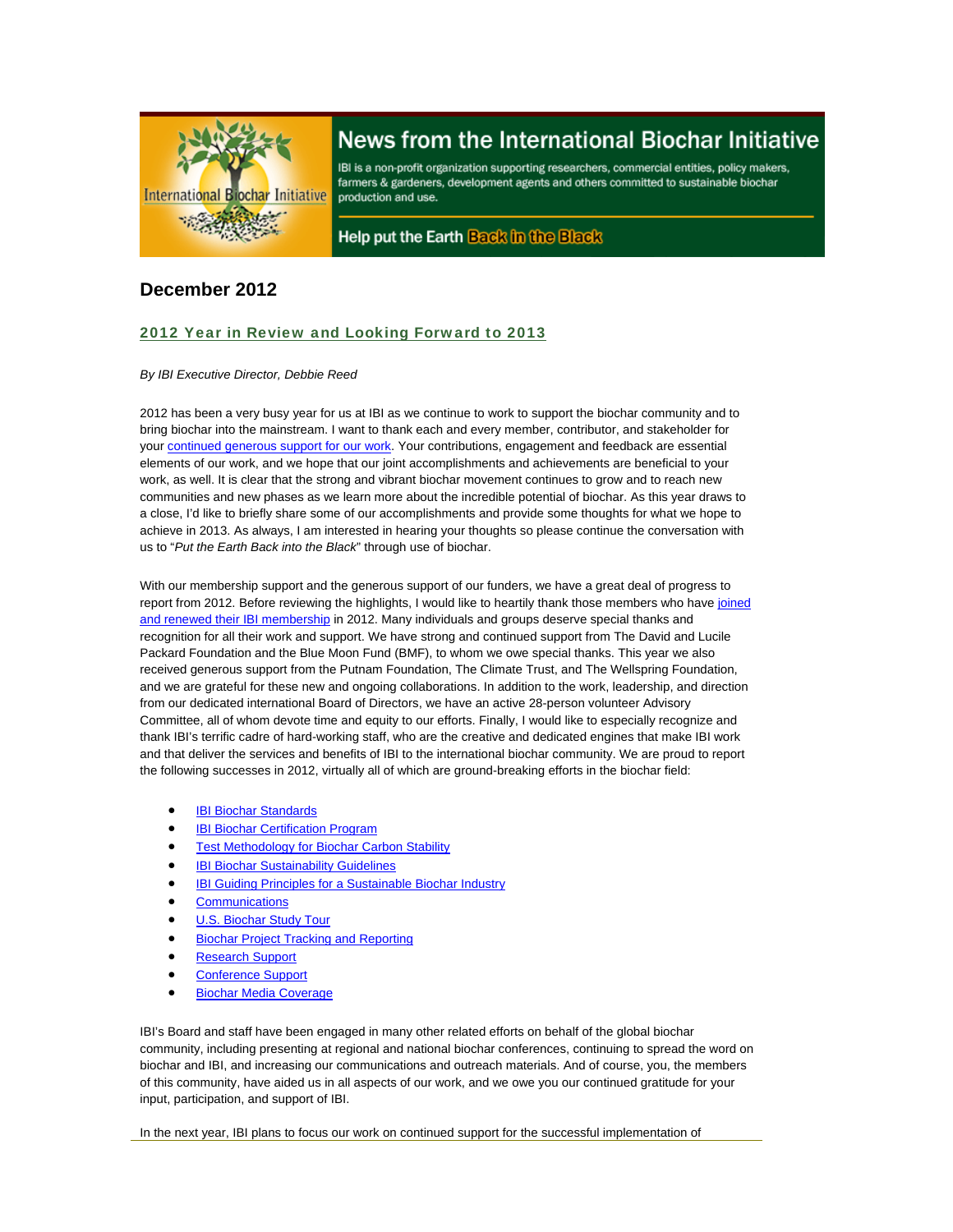sustainable biochar endeavors at all scales, to benefit soil health and productivity and to combat global climate change. We believe that sustainable and well designed projects with measureable impacts will most benefit biochar implementation and acceptance worldwide by providing operational models that can be replicated. As part of this project focus, we will:

- Continue to support policy efforts which can increase support for biochar research, development, demonstration, and deployment, at national and international levels.
- Finalize and launch the IBI Biochar Certification Program.
- Continue working on a Biochar Offset Protocol, with our partners, including The Climate Trust, who is leading this effort.
- Draft full Biochar Sustainability Guidelines with community input.
- Increase biochar project and commercialization data tracking to better provide a fuller picture of what is happening in biochar around the world.
- Continue to publicize biochar news, projects, events and research through our website, newsletter, and regional and national conferences.
- Continue to support and participate in the many international biochar conferences.

We thank you for a full year and extend our warmest wishes to you in the New Year. We ask for your continued support as we expand the services we offer and create new programs. Please help us raise the resources we need to support greater development of sustainable biochar by joining with a new membership or renewing your existing membership today, and if possible, please consider contributing at a higher level. For those who are existing members, please consider an additional donation to IBI in your end of year giving.

Thank you again for your support of IBI and biochar. Please feel free to contact me with questions or comments on IBI.

**Regards** 

 $10000$ 

Debbie Reed, Executive Director, IBI

Please read the details of our year at: http://www.biochar-international.org/2012\_year\_in\_review.

## IBI Publishes Guiding Principles for a Sustainable Biochar Industry

After extensive review by a global panel of biochar practitioners, researchers, and other stakeholders, IBI recently published its *Guiding Principles for a Sustainable Biochar Industry*. The principles are intended to provide high-level guidance on environmental, social, and economic issues that may arise during the entire life cycle of biochar projects, from "cradle to cradle". The principles are intended to guide the work and development of the global biochar community in a responsible, sustainable manner, and will serve as an umbrella for IBI's work, as well, including development of IBI's *Biochar Sustainability Guidelines*—a comprehensive program aimed to enable biochar practitioners to measure the sustainability impact of their operations via an online self-assessment tool that promotes continuous improvement and will allow practioners to benchmark their impacts against industry peers.

IBI and its members believe that biochar used as a soil amendment holds great potential to increase agricultural productivity and mitigate global climate change. Biochar operations are quite variable and involve a multitude of operators engaged in producing, distributing, and utilizing biochar in various contexts and scales, and under diverse and wide-ranging conditions. The inherent complexities of biochar systems thus require careful guidance and adequate monitoring to avoid adverse impacts to human and natural communities. Soil and water resources, climate stability, and biodiversity can benefit through proper implementation of biochar systems. Likewise, local communities benefit through enhanced food security, labor rights, and community and economic development opportunities. High-level guidance on these issues and others is encapsulated in the principles. We anticipate that as new information is made available the principles will be updated over time to reflect the rapidly evolving landscape of biochar systems, and we welcome your continued input and suggestions as we continue to monitor and update this guidance.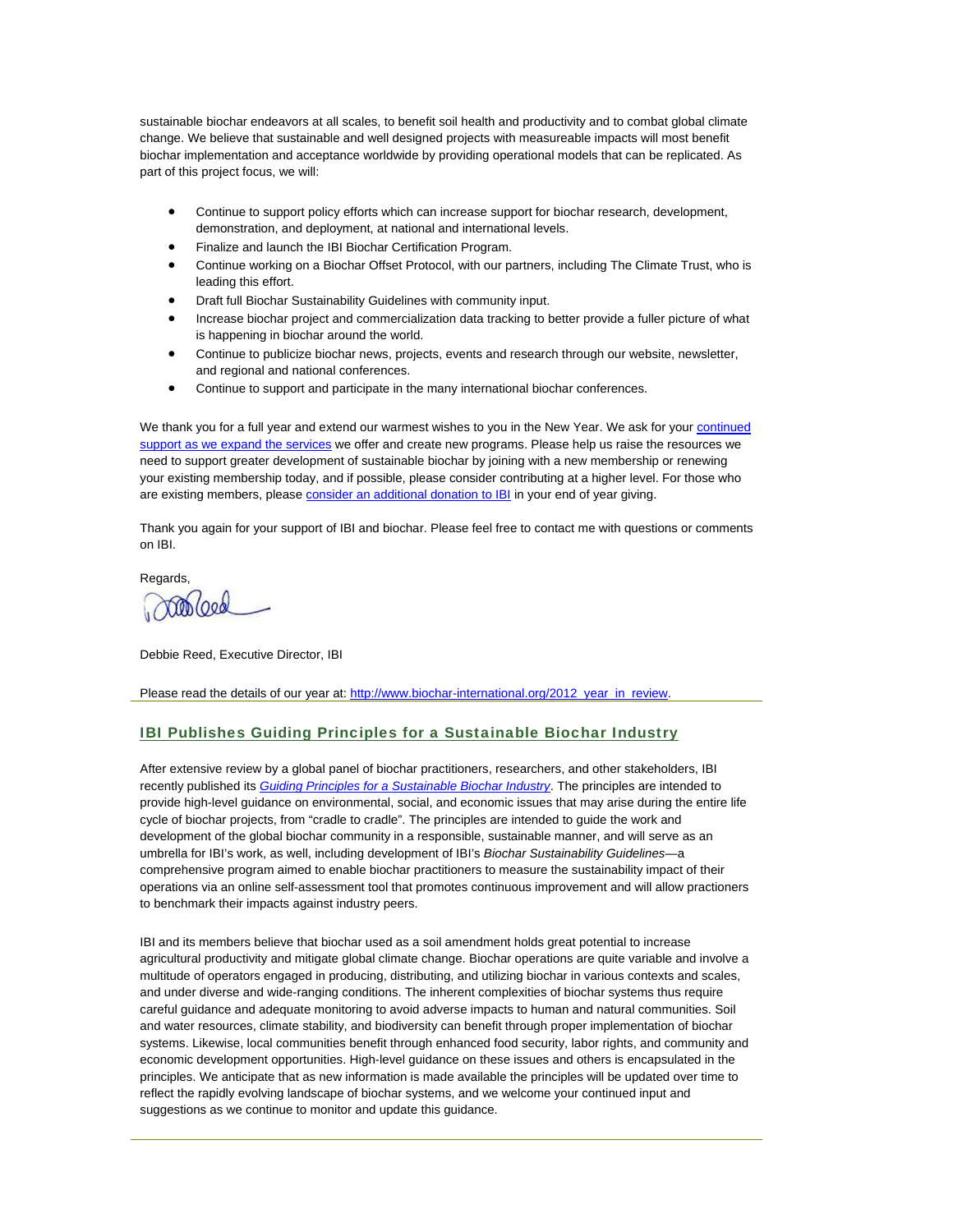For updates on this initiative please visit our website and feel free to submit comments to us at SustainableBiochar@gmail.com.

## IBI Biochar Certification Program Announcements

Biochar manufacturers eager to get a start on the soon to be released *IBI Biochar Certification Program* should begin by reviewing the testing requirements specified in the International Biochar Initiative (IBI) *Standardized Product Definition and Product Testing Guidelines for Biochar That Is Used in Soil* (published in May, 2012). Submitting required test results that meet these guidelines is a mandatory requirement for certification approval. Biochar manufacturers can utilize any professionally accredited laboratory for testing, but the chosen lab(s) must follow the test methods and reporting of results as specified in the *IBI Biochar Standards*. No alternative methods will be accepted.

As part of the first phase of implementation, manufacturers who have already completed testing of their biochar will be allowed to submit test results and documentation dated as far back as the approval of the *IBI Biochar Standards* (i.e. on or after May 9, 2012).

Documentation of the biochar chain-of-custody is another key program requirement. IBI will provide biochar manufacturers with a tool that to help document original feedstock(s) sources and the chain of custody of all entities that handle the feedstock until it is transformed into biochar. Chain of custody and biochar traceability provide necessary assurances that adequate care and transparency has been exercised to enable trace-back of final biochar from feedstock providers to biochar manufacturers across the biochar supply chain to endusers.

Before launching the *IBI Biochar Certification Program*, IBI will offer informational webinars to explain all program requirements and processes and to demonstrate the program's online tools and to review the enrollment process.

For questions or further inquiries regarding the *IBI Biochar Certification Program*, please contact us at certification@biochar-international.org.

## Biochar Briefs: News Roundup for December

We update the website daily with new articles on biochar. For more information, please see: http://www.biochar-international.org/newsbriefs.

#### **Amazon Region/Brazil**

A team of scientists is looking at whether light reflected by the Amazon rainforest's vegetation could help an orbiting satellite find the fertile patches of soil known as terra preta that mark archaeological sites where pre-Colombian populations settled.

## **Australia**

Northern Rivers Landcare and Richmond Landcare are producing a series of videos featuring farmers and researchers involved in biochar field trials in North Coast Australia and are hoping to get a portion of the Federal Government's \$64 million Carbon Farming Futures Extension and Outreach Program to continue the biochar field trials.

#### **Canada**

Student researchers in Canada are using biochar in trials to study its effect on restoring forest growth on old mine sites with zinc contaminated soils.

### **Nicaragua**

Researchers from Iowa State University (ISU)-based Biorenewables Research Laboratory are working in collaboration with Emerging Opportunities for Sustainability International, a nonprofit organization founded by a group of ISU alumni, to design and build a pyrolysis reactor that can produce biochar efficiently and at low cost for rural Nicaraguan communities.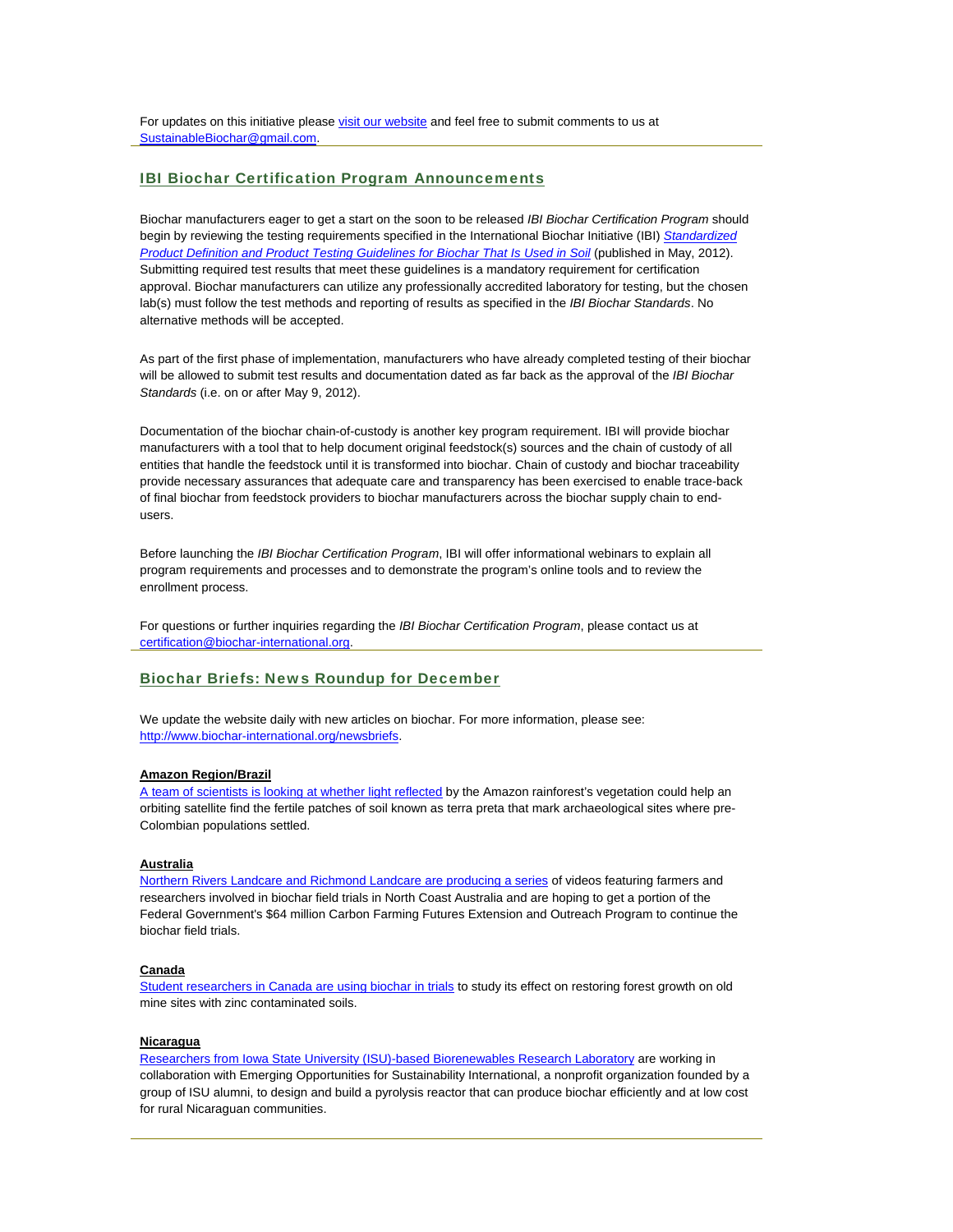### **United States**

The Earth Partners (TEP), an alliance of professionals working in finance, project development, ecosystem restoration and land management, have developed a soil carbon quantification methodology (recently approved for use under the Verified Carbon Standard, VCS) to support more sustainable methods of agriculture and other land use and is now looking at a biochar module for that methodology.

A team from the University of Washington is testing a recent invention—a heat-resistant laminate "blanket" that wraps around a burning slash pile like a kiln to produce biochar in forested or field areas.

Iowa State University researchers have received a grant from the Leopold Center for Sustainable Agriculture to research the effects of biochar on a restored native prairie plant species in Western Iowa, specifically looking at ecosystem impacts of biochar on native plants and biodiversity.

## Updated Information on IBI's Open Source Technology Webpage

In order to help spread more information about biochar technology, some members of the community have provided open source access to their unit designs and operating instructions. IBI is cataloging that information on our website to provide open access and has recently added a couple new publications including: Commissioning an Open Source Twin Trough Pyrolyzer (by Professor GX Pan, Dr Q Ding, Professor S Joseph, Professor LQ Li and Professor F C Christo) as well as publications by Dr. Hugh McLaughlin including Making Biochar for Research Purposes, Constructing a Biochar Stove, and Constructing a Larger Biochar Oven.

## Opportunities in Biochar

- Receive a free subscription to Biomass Magazine. For more information: http://www.biochar-international.org/node/3797.
- Submit an abstract for a special session on biochar, entitled ''Biochar: Waste to Wealth'', held 5 8 May, 2013 at the Hong Kong Convention and Exhibition Centre (HKCEC). Abstracts are due December 31, 2012. For more information: http://www.biochar-international.org/node/3823.
- Download an Open Source ebook: Understanding Stoves For Environment and Humanity by Dr. N. Sai Bhaskar Reddy has been published by MetaMeta, The Netherlands. For more information: http://www.biochar-international.org/node/3690.
- New job postings at: http://www.biochar-international.org/network/jobs.

## Upcoming Calendar Events

- January 17 18, 2013: 1st Mediterranean Biochar Symposium, Biochar: past, present and future. Location: Italy. For more information: http://www.biochar-international.org/node/3581.
- February 7 8, 2013: 31st International Activated Carbon Conference. Location: Honolulu HI, USA. For more information: http://www.biochar-international.org/node/3787.
- February 14 15, 2013: 2nd Nordic Biochar Seminar. Location: Helsinki, Finland. For more information: http://www.biochar-international.org/node/3447.
- February 14 18, 2013: 2013 AAAS Annual Meeting. Location: Boston, MA, USA. For more information: http://www.biochar-international.org/node/3779.
- April 8 10, 2013: International Biomass Conference and Expo. Location: Minneapolis, MN, USA. For more information: http://www.biochar-international.org/node/3685.
- May 13 14, 2013: WATER, FORESTS, AND PEOPLE: Innovations for a Sustainable Water Future. Location: Beijing, China. For more information: http://www.biochar-international.org/node/3803.

See the **IBI Calendar page for more events**. To add an event to the calendar, send the information to info@biochar-international.org.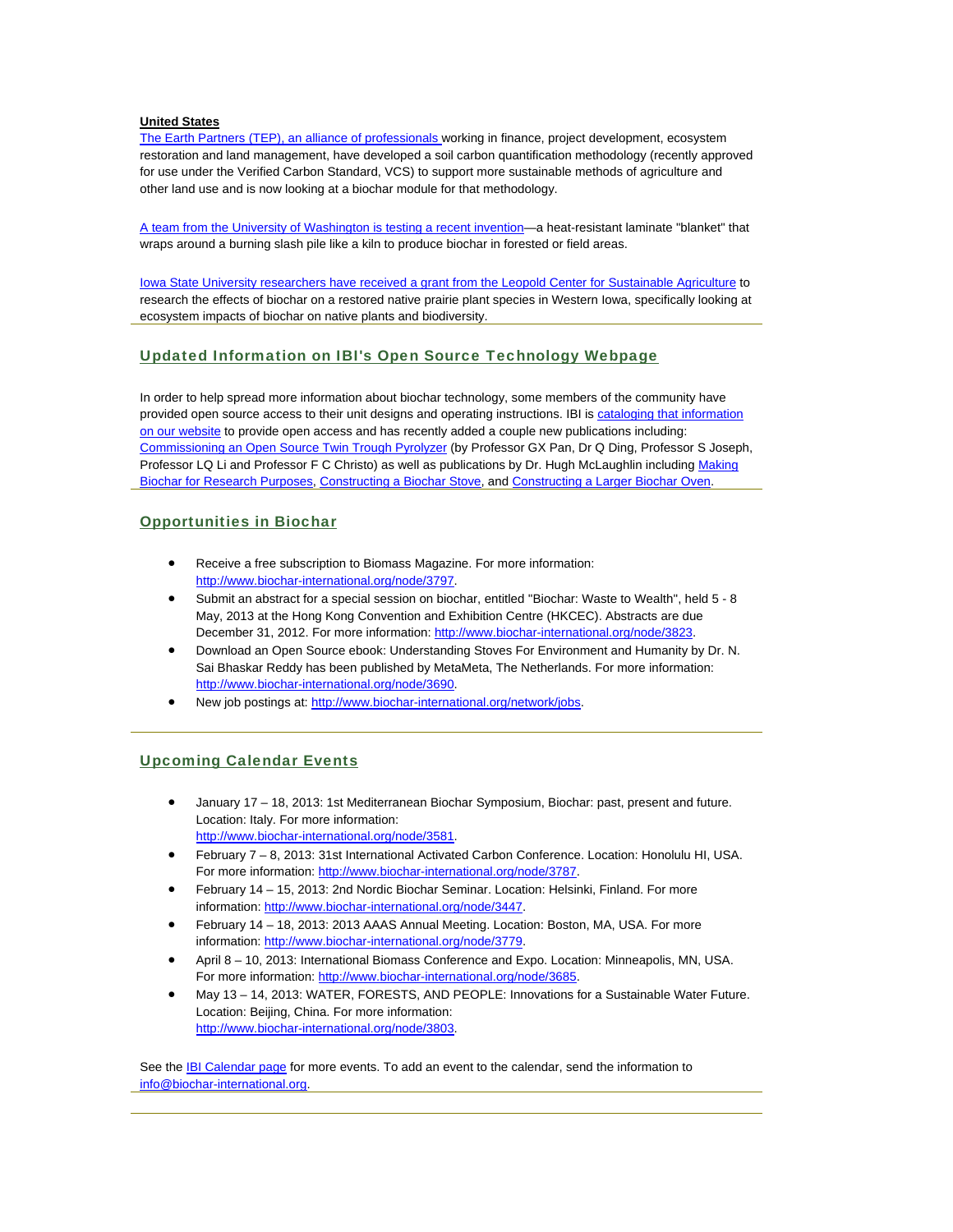## Regional Biochar Group Updates

To read more on the 47 regional and national biochar groups, please see IBI's website (link to: http://www.biochar-international.org/network/communities). This month includes a new group in Myanmar and updates from the Israel Biochar Researchers Network, the Pioneer Valley Biochar Initiative (United States), SeaChar (United States), and the Pacific Northwest Biochar Working Group (United States).

#### **UBI Myanmar**

UB International (UBI) is a new program dedicated to testing the concept that thinly distributed feedstock can be utilized to significantly contribute to timely global climate change mitigation through low tech biochar production in sustainable rural development amongst small scale farmers, herders and forestry workers.

UBI Myanmar (UBI My) will test the UBI concept under the diverse ecological and social environment types present in Myanmar. A number of entities, including the Myanmar Baptist Convention (MBC), ECHO Asia Impact Center, Upland Holistic Development Project (UHDP), and UB International (UBI) have joined together in an informal consortium as UBI Myanmar and will begin testing and adapting biochar's potential to aid in sustainable rural development in the particular culture/environment types in Myanmar in consultation with local community members as part of their programs. Some of the entities have already begun aspects of this work and UBI Myanmar welcomes all other people and entities that would join in these efforts or begin programs of their own. For more information please see:

http://www.biochar-international.org/regional/UBI\_Myanmar.

Photo: Building an oven lid; courtesy of Boonsong Thansrithong

#### **Israel Biochar Researchers Network**

Members of the Israel Biochar Researchers Network (iBRN) had a lot of good news this month. The Office of the Chief Scientist of the Ministry of Agriculture and Rural Development awarded three new grants to begin at the start of 2013 involving different aspects of biochar:

- 1. Impact of biochar on soil-borne diseases (O. Frenkel, Y. Elad, E.R. Graber)
- 2. Biochar for reducing ammonia emissions from poultry houses (B. Lew, S. Druayn, Graber, E.R.)
- 3. Composting with biochar for reducing N losses and air pollution, and improving compost quality (E.R. Graber, M. Raviv, Y. Laor)

In addition, they obtained support to build a pyrolysis unit capable of producing 100 kg biochar per day. For more information, please see: https://sites.google.com/site/ibrnisraelbiocharnetwork.

#### **The Pioneer Valley Biochar Initiative, PVBI (United States)**

Planning for the October 13 – 16, *2013 North American Biochar Symposium, Harvesting Hope: The Science & Synergies of Biochar*, is well underway. The event will take place at the University of Massachusetts, Amherst. An official call for papers will be announced mid-January and the four featured tracks have been defined as: Biochar Benefits; Feedstocks and Technology; Scale Sales and Marketing; and Community Engagement/Policy. Sponsorship outreach calls have begun and have received great interest. There are many sponsorship levels which offer sponsors a package to suit their needs. For more overall conference information and specific sponsor packages, please see: http://pvbiochar.org/2013-symposium.

#### **SeaChar (United States)**

2012 has been an amazing year for SeaChar.Org on both the local and international fronts. The Estufa Finca-Talamanca Project in Costa Rica has built and distributed a total of 146 biochar producing stoves since they began stove promotion and training in January of 2012. 110 stoves have been sold to families participating in the Estufa Finca-Talamanca program, 25 stoves were sold retail to the local Costa Rica market, 3 stoves have been placed for use at community centers (including one in Panama), 2 replacement stoves have been provided, and another 6 are being used by Estufa Finca staff/employees for training and demonstration purposes. The organization has a waiting list for both participation in the Estufa Finca Project and to purchase a stove.

SeaChar employs two local indigenous Bribri women to handle stove promotion, training and follow-up with their communities, as well as Laura Roldan a talented, young Costa Rican, as their Field Coordinator. SeaChar's innovative community based training program was designed and initiated by former SeaChar Board member Kate Selting, and includes illustrated training materials drawn by Seattle artist Sara Porter. To read the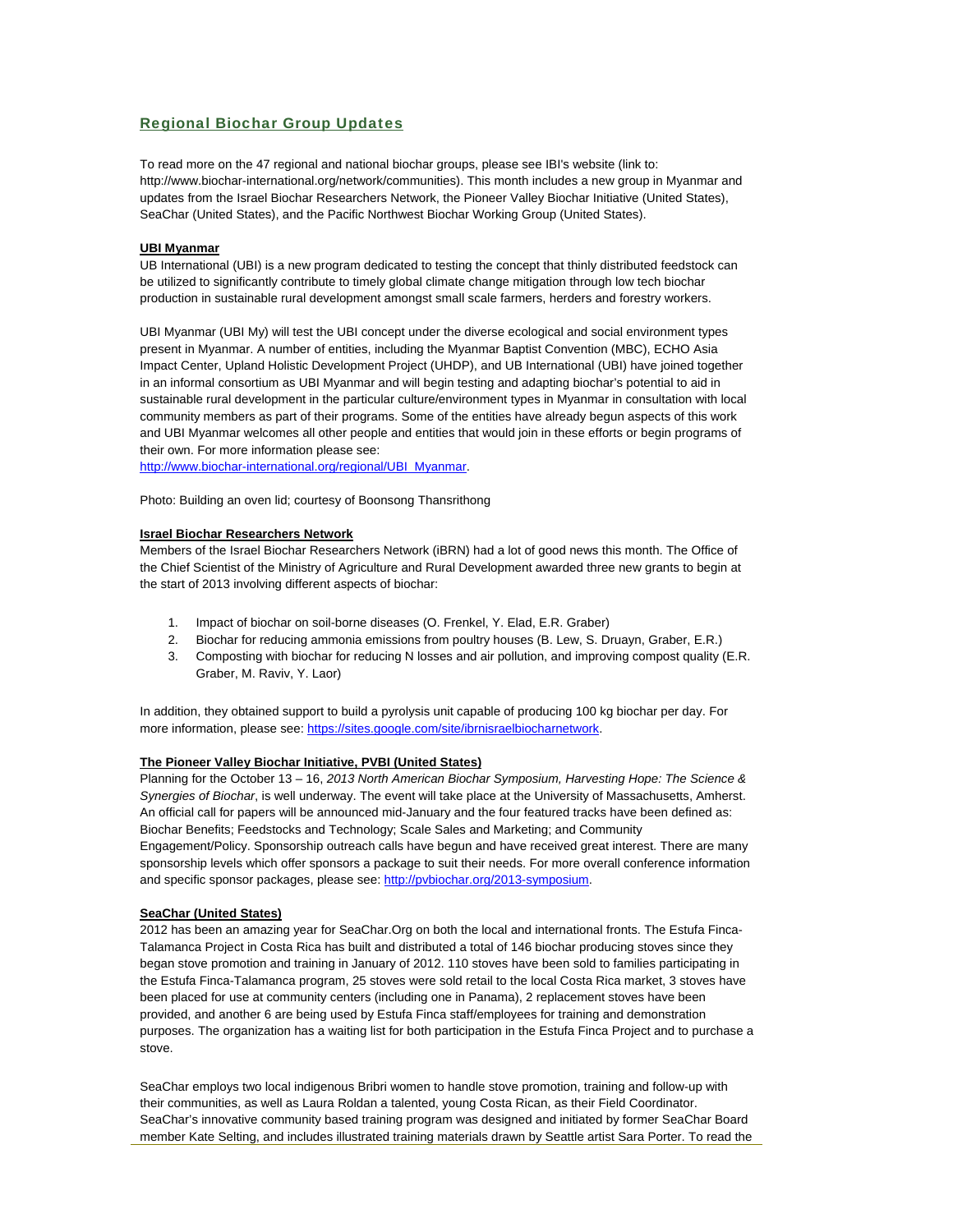remainder of this update, please see: http://www.biochar-international.org/regional/seattle.

Photo: Spreading biochar around cacao trees in Costa Rica; courtesy of SeaChar.

#### **Pacific Northwest Biochar Working Group (United States)**

On November 20, a Building Northwest Biochar Markets workshop brought together 60 of the region's most important biochar producers, purchasers, researchers, engineers, and potential regulators to chart the path to growing biochar supply and demand. The meeting resulted in the creation of the Pacific Northwest Biochar Working group, and identified a set of priority projects to help make biochar a useful tool for local economic development, storm water filtration, ecosystem remediation, agriculture, and horticulture. For more information, please see:

http://climatesolutions.org/cs-journal/building-northwest-biochar-markets.

## Recently Published Biochar Research

IBI tracks all published research on biochar and includes it in our **online bibliography**. The following articles were added in the last month. Please visit the searchable website bibliography for more information on any of these articles. Due to copyright, we cannot provide full copies of articles unless we have permission from the publisher. If you have published work that is not included, please email us.

- Adams, Melinda; Tamara Benjamin; Nancy Emery; Sylvie Brouder; and Kevin D. Gibson (2012). The Effect of Biochar on Native and Invasive Prairie Plant Species. Invasive Plant Science and Management.
- Anvesh, Reddy (2012). Phosphorus Transport and Distribution in Kentucky Soils Prepared Using Various Biochar Types. Theses & Specialist Projects. Paper 1210; http://digitalcommons.wku.edu/theses/1210.
- Brendová, Katerina; Pavel Tlustos; Jirina Száková; Jan Habart (2012). Biochar Properties from Different Materials of Plant Origin. Eur. Chem. Bull. 1(12), 535-539.
- Brown, Sean; Andrew Krek; Brent Lees (2012). Growth of creeping bentgrass (Agrostis palustris) in a sand-based root zone amended with a nutrient loaded biochar. Prepared for the Prairie Turfgrass Research Centre; http://ptrc.oldscollege.ca/documents/StudentProjectonBiochar.pdf.
- Inthapanya, Sangkhom; T R Preston; and R A Leng (2012). Biochar increases biogas production in a batch digester charged with cattle manure. Livestock Research for Rural Development 24 (12); http://lrrd.cipav.org.co/lrrd24/12/sang24212.htm.
- Lee, Yongwoon; Pu-Reun-Byul Eum; Changkook Ryu; Young-Kwon Park; Jin-Ho Jung; Seunghun Hyun (2012). Characteristics of Biochar Produced from Slow Pyrolysis of Geodae-Uksae 1. Bioresource Technology.
- Leng, R A; Sangkhom Inthapanya; and T R Preston (2012). Methane production is reduced in an in vitro incubation when the rumen fluid is taken from cattle that previously received biochar in their diet. Livestock Research for Rural Development 24 (11); http://lrrd.cipav.org.co/lrrd24/11/sang24211.htm.
- Masek, Ondrej; Vitaly Budarin; Mark Gronnow; Kyle Crombie; Peter Brownsort; Emma Fitzpatrick; Peter Hurst (2012). Microwave and Slow Pyrolysis Biochar—Comparison of Physical and Functional Properties. Journal of Analytical and Applied Pyrolysis.
- Nzanza, B., D. Marais and P. Soundy (2012). Effect of Arbuscular Mycorrhizal Fungal Inoculation and Biochar Amendment on Growth and Yield of Tomato. INTERNATIONAL JOURNAL OF AGRICULTURE & BIOLOGY; http://www.fspublishers.org/ijab/pastissues/IJABVOL\_14\_NO\_6/17.pdf.
- Oh, Seok-Young; Jong-Gil Son; Pei C. Chiu (2012). Biochar-mediated reductive transformation of nitro herbicides and explosives. Environmental Toxicology and Chemistry.
- Parvage, Mohammed Masud; Barbro Ulén; Jan Eriksson; Jeffery Strock; Holger Kirchmann (2012). Phosphorus availability in soils amended with wheat residue char. Biology and Fertility of Soils.
- Peterson, Steven C.; Michael Appell; Michael A. Jackson; Akwasi A. Boateng (2013). Comparing Corn Stover and Switchgrass Biochar: Characterization and Sorption Properties. Journal of Agricultural Science; Vol. 5, No. 1.
- Prost, Katharina; Nils Borchard; Jan Siemens; Timo Kautz; Jean-Marie Séquaris; Andreas Möller and Wulf Amelung (2012). Biochar Affected by Composting with Farmyard Manure. Journal of Environmental Quality.
- Schouten, Socrates; Jan W. van Groenigen; Oene Oenema; Maria L. Cayuela (2012). Bioenergy